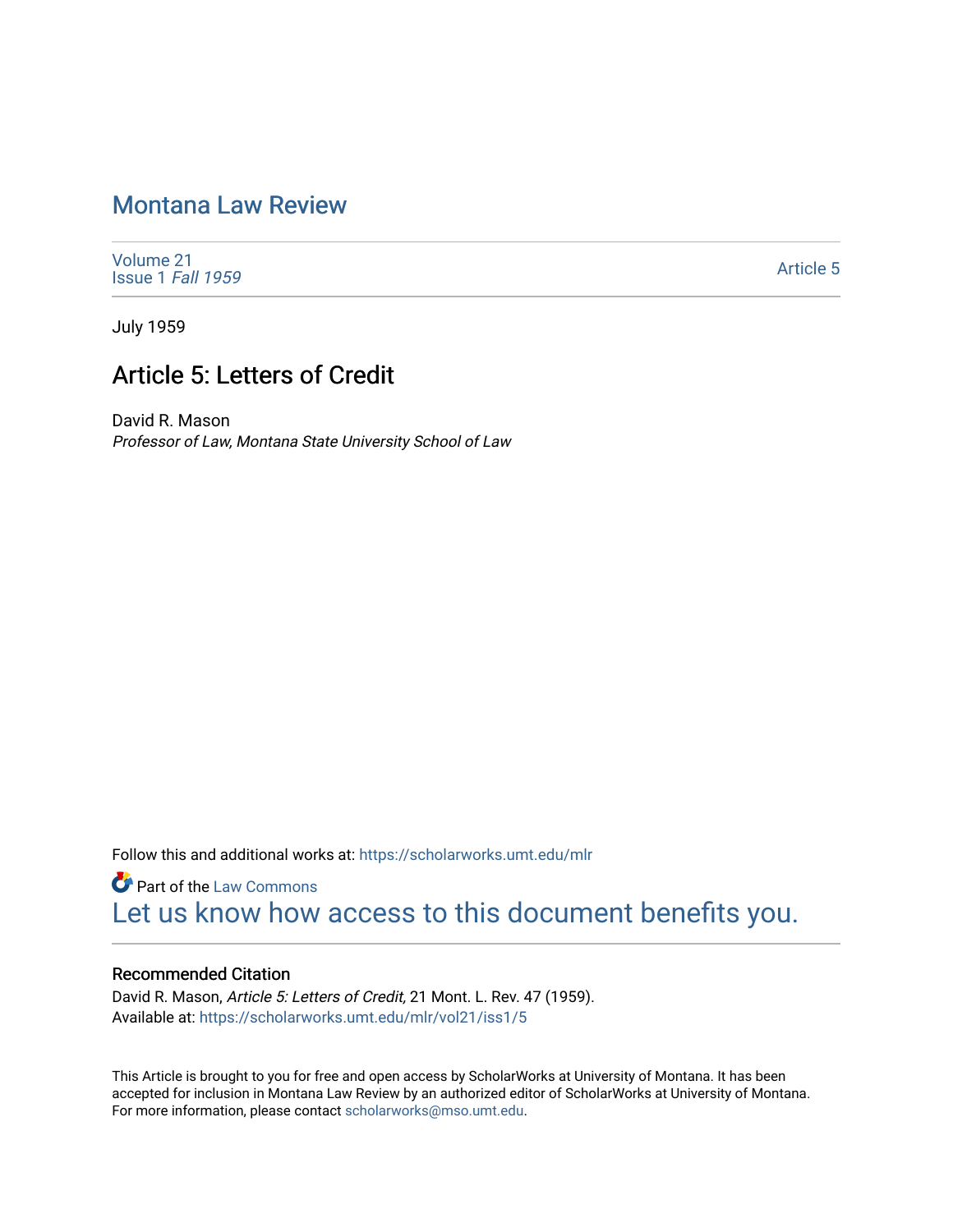## Article **5:** Letters of Credit By DAVID R. MASON\*

Article 5 of the Uniform Commercial Code is the first attempt at comprehensive codification of an area of the law which has developed for the most part in the last fifty years. Letters of credit originated as a method of financing foreign trade and have been playing a larger role in domestic trade, particularly in the automobile field, since World  $\operatorname{War} \, \mathrm{II}.^1$ 

In Montana there appears to be no case law on letters of credit, although there is some statutory law. A few provisions have remained in the statutes since their original enactment in 1895." These provisions are drawn on the theory that the promise of the writer of a letter of credit is that he will guarantee the repayment of the money to the person advancing credit;<sup>3</sup> but the issuer of a modern letter of credit is neither a guarantor nor a surety.' In addition the Uniform Negotiable Instruments Law, enacted in Montana in 1903, contains provisions for "virtual acceptances." It provides that an unconditional promise in writing to accept a bill of exchange before it is drawn is deemed an actual acceptance in favor of every person who, upon the faith thereof, receives the bill for value.' While this gives statutory sanction to a procedure very similar to that involved in letters of credit, yet it would not cover a promise containing conditional stipulations relating to accompanying documents which are found in letters of credit. The only other statutory provision found in Montana is that which authorizes banks organized and existing under the laws of this state to issue letters of credit authorizing drafts at sight or on time not exceeding one year, provided letters of credit issued at any one time to any one person shall not exceed 20 per cent of the capital and surplus of the bank."

The Code recognizes that the law of letters of credit is still developing, and it does not attempt to codify all of the law. Comment 2 to section 5-102 states:

Subsection (3) recognizes that in the present state of the law and variety of practices as to letters of credit, no statute can effectively or wisely codify all the possible law of letters of credit without stultifying further development of this useful financing

Published by ScholarWorks at University of Montana, 1959

1

<sup>\*</sup>Professor of Law, Montana State University. Member of the Montana Bar. **LL.B.** 1924, B.A. 1926, University of South Dakota; S.J.D. 1927, Harvard University. **'See FINKELsTrEIN,** LEGAL ASPECTS **OF** COMMERCIAL **Lr'-rmS OF** CREDIT **(1930) ;** *Re-***CONVERGED, INSTELLY ARE CONVERGED OF CONVERGED OF CREDIT (1930); Recent Extensions in the Use of Commercial Letters of Credit, 66 YALE L.J. 902 (1957).<br>
<sup>2</sup>REVISED CODES OF MONTANA 1947, §§ 30-601 to -609. (Hereinafter RE** OF MONTANA are cited R.C.M.)

R.C.M. 1947, § **30-601,** defines a letter of credit as "a written instrument, **ad**dressed **by** one person to another, requesting **the** latter to give credit to the person **in whose** favor it **is** drawn." These provisions seem to have been taken from California, where it was reasoned as early as **1885** that a letter of credit **was** a **con-** tract of guaranty. Lafargue v. Harrison, **70 Cal 380, 59** Am. Rep. 416, **9** Pac. **<sup>259</sup> (1885).**

**<sup>&#</sup>x27;FINKELSTEIN, supra** note 1, at 32-39; Epps and Chappell, *Assimilation of the Letter* of Credit by the Common Law, 38 VA. L. REV. 531 (1952).

of Credit by the Common Law, 38 VA. L. REV. 531 (1952).<br>
"R.C.M. 1947, § 55-1104. The adoption of article 3 of the Code would abolish "virtual<br>
acceptances." UNIFORM COMMERCIAL CODE § 3-410(1). (Hereinafter UNIFORM COM-**MERCIAL CODE is** cited **UCC.)** 4R.C.M. 1947, § **5-1001.**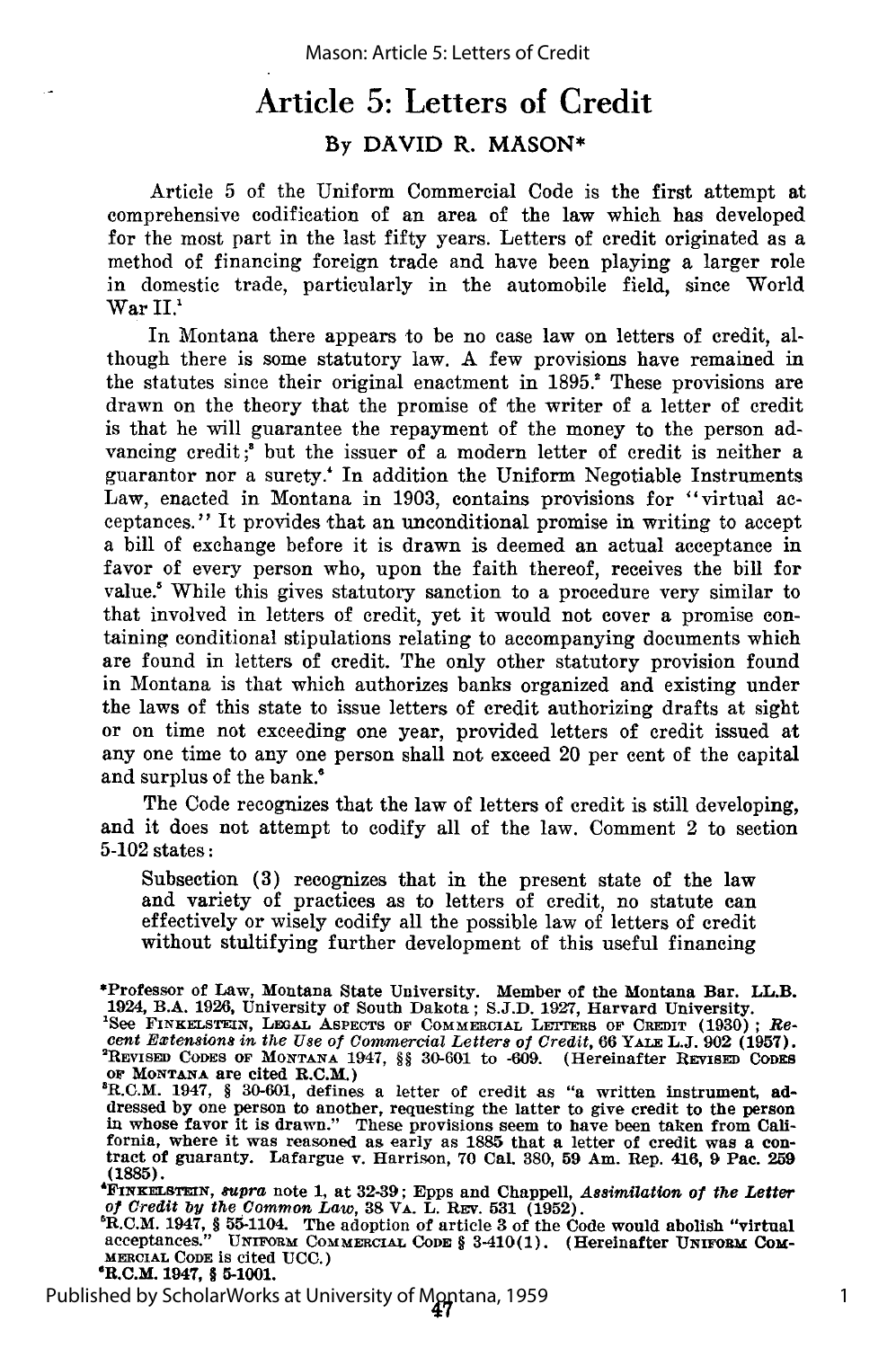device. The more important areas not covered by this Article revolve around the question of when documents in fact and in law do or do not comply with the terms of the credit. In addition such minor matters as the absence of expiration dates and the effect of extending shipment but not expiration dates are also left untouched for future adjudication. The rules embodied in the Article can be viewed as those expressing the fundamental theories underlying letters of credit. For this reason the second sentence of subsection (3) makes explicit the court's power to apply a particular rule by analogy to cases not within its terms, or to refrain from doing  $\text{SO}$ ...

In defining a letter of credit the Code sets forth the requirement that there be an engagement by a bank or other person made at the request of a customer that the issuer will honor drafts or other demands upon compliance with the conditions specified in the credit. The "engagement" may be by way of a promise to honor or by way of authority to honor, thus including in the definition papers called "authorities to purchase or pay.'"

A letter of credit may be revocable or irrevocable. If irrevocable it can be modified or revoked only with the consent of the parties. If revocable it may be modified or revoked without notice to or consent of the parties, but the issuer is liable to innocent third parties who have negotiated or honored drafts drawn under the credit before receiving notice of cancellation.'

There are two forms covered by the Code, namely, the "documentary" letter of credit and the "clean" letter of credit. The "documentary" letter of credit is very likely to arise out of negotiations for a contract for the sale of goods. A typical case is where a seller is not wholly satisified with the buyer's credit and is unwilling to ship without assurance of payment, whereas the buyer is unwilling to pay before receiving the goods or is unable to pay without funds derived from their disposition. In such a situation, the buyer asks his bank or other financier to issue a letter of credit. The "issuer" (financier) at the request of the "customer" (buyer) issues a letter of credit engaging to honor drafts or demands of payment of the "beneficiary" (seller), provided they are accompanied by other documents, such as bills of lading, invoices, insurance policies and the like.' The Code also contemplates that an "advising bank" may give notification of the issuance of a letter of credit by another bank." A "confirming bank" is a bank which engages that it will honor a credit or that such credit will be honored by the issuer or a third bank." This may arise when the seller is not familiar with the issuing bank and prefers the obligation of a bank of his own choosing.

The obligation of the issuer of a letter of credit is a direct and primary obligation to the seller. The issuer is not concerned with the underlying sales contract. Further, the issuer cannot excuse itself from honoring the draft by the insertion of an additional general term that all documents must be satisfactory to it, although it may require that specified docu-

**7UCC** § **5-103(1)** (a). **OUCC** § **5-106.**  $"UCC$   $$$   $$5-103(1) (b)$ .<br>"UCC  $$5-103(1) (e)$ . **"UCC** § 5-103(1) (f).

https://scholarworks.umt.edu/mlr/vol21/iss1/5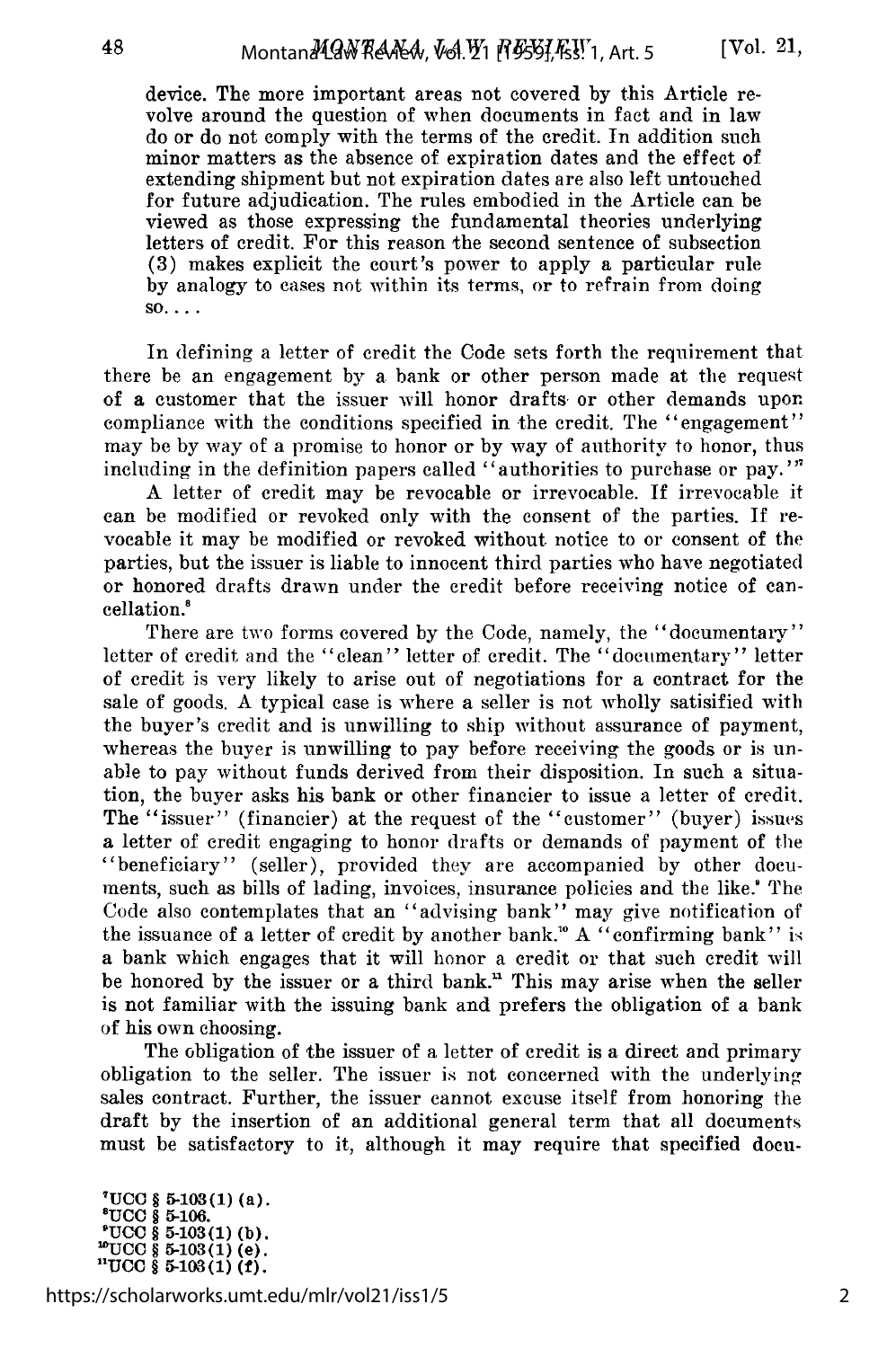ments be satisfactory to it.<sup>12</sup> It has an obligation to examine documents with good faith and care, but it is not otherwise responsible for the genuineness of the documents.'

The advising bank assumes no obligation to honor drafts or demands for payment under the credit. Such a bank is liable if it incorrectly states the terms of the instrument. However, the customer bears as against the issuer all risks of transmission and reasonable translation or interpretation of any message relating to a credit. '

A "clean" letter of credit is covered by the 1957 official text of the Code as a result of criticism of the 1952 draft from which it was omitted. Such a letter of credit is one which does not require documents to be presented as one of the conditions of honor. A so-called "traveler's" letter of credit is a "clean" letter of credit. It names the customer as beneficiary and may be obtained to enable the customer or his agent to make purchases in the open market. In order that article 5 apply to such a credit, it is necessary that the paper contain a conspicuous notation that it is a letter of credit.<sup>15</sup>

Unless otherwise specified a credit may be used in portions at the discretion of the beneficiary.<sup>16</sup> Also, a letter of credit may be transferred or assigned if it is expressly designated as transferable or assignable, and the beneficiary may assign his rights to the proceeds even though the credit specifically states that it is nontransferable or nonassignable.<sup>"</sup>

In case the issuer improperly dishonors a draft, the person entitled to honcr has against the issuer with respect to any document the rights of a person in the position of a seller. This is also the rule applicable to the rights of a beneficiary where the issuer repudiates the credit before presentation of the draft.<sup>18</sup>

The Code gives priority to the owner or beneficiary of the letter of credit against the assets of the issuer who becomes insolvent before the transaction is completed." A comment explains that this does no wrong to the bank's depositors and other general creditors:

The typical letter of credit transaction facilitates the movement of goods.... [The issuer] expects to be put in funds by its customer before it makes disbursements, or to be reimbursed immediately afterwards. And everybody understands that the documents received upon honor of complying drafts are to be turned over to the customer at once when he makes reimbursement or signs trust receipts. Only the bank's commission, if the transaction is completed, will enter the bank's general assets and join the other backing of its deposit liabilities.'

The above indicates the prinicpal features of article 5 of the Code. This article is largely a codification of existing case law and practices,

**"UCC** *5* **5-114(1). "UCC § 5-109. -UCC §** 5-107. **'UCC** § 5-102(1) **(c). i"UCC §** 5-110(1). **"UCC** § **5-116.** "UCO *9* **5-115. "1UCC** *§* **5-117. "UCC** *§* **5-117,** comment. Published by ScholarWorks at University of Montana, 1959